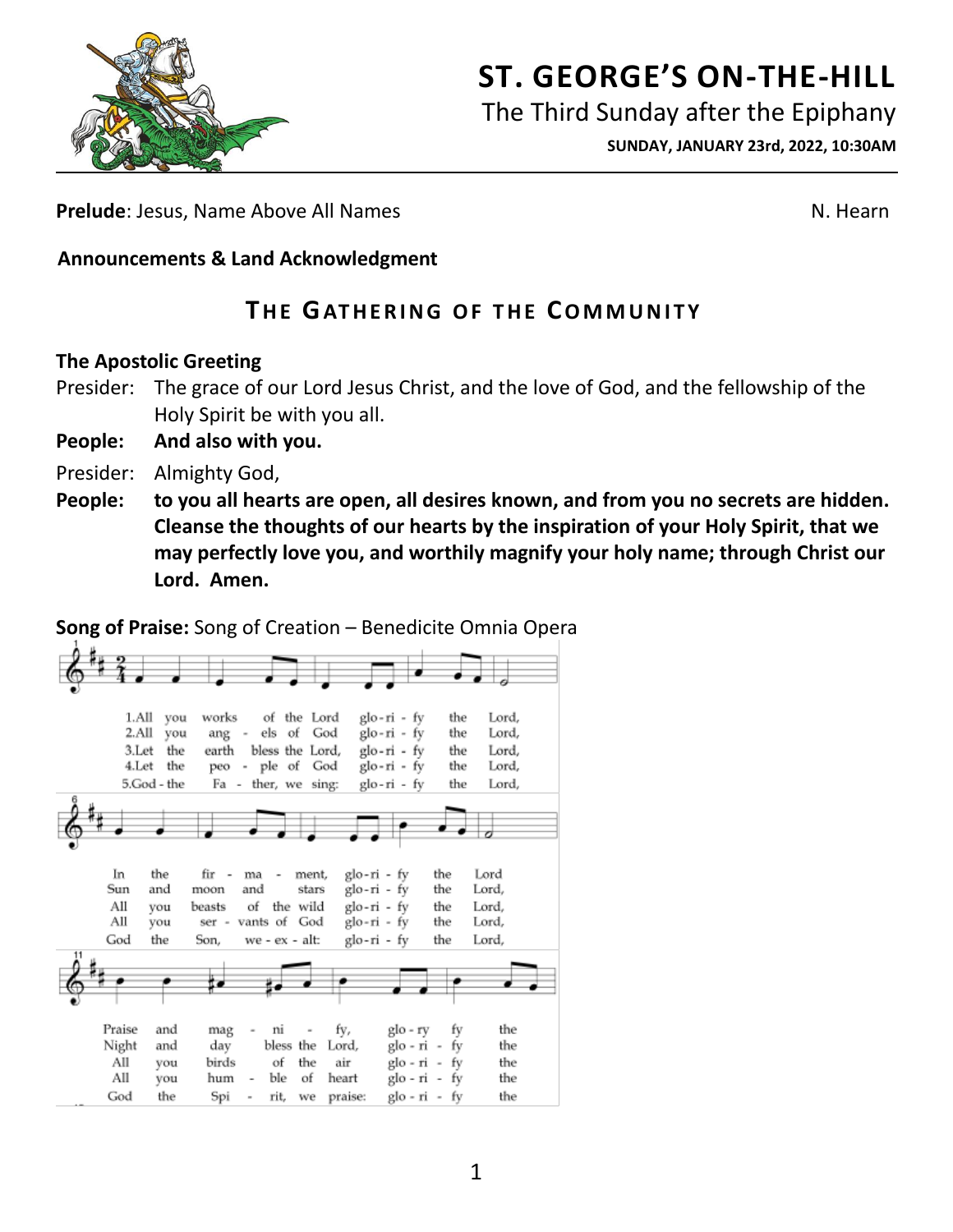

| Lord, | glo-ri - fy  | the | Lord. |
|-------|--------------|-----|-------|
| Lord, | glo-ri - fy  | the | Lord. |
| Lord, | glo-ri<br>fv | the | Lord  |
| Lord, | glo-ri - fy  | the | Lord. |
| Lord, | glo-ri - fy  | the | Lord  |

Music: J. Berthier Taizé Community<br>© GIA Publications

#### **The Prayer of the Day**

# **TH E PR O C L A M AT I O N O F T H E WO R D O F GO D**

# **First Reading:**Nehemiah 8:1-3, 5-6, 8-10

*A Reading from the Book of Nehemiah.*

All the people gathered together into the square before the Water Gate. They told the scribe Ezra to bring the book of the law of Moses, which the Lord had given to Israel. Accordingly, the priest Ezra brought the law before the assembly, both men and women and all who could hear with understanding. This was on the first day of the seventh month. He read from it facing the square before the Water Gate from early morning until midday, in the presence of the men and the women and those who could understand; and the ears of all the people were attentive to the book of the law. And Ezra opened the book in the sight of all the people, for he was standing above all the people; and when he opened it, all the people stood up. Then Ezra blessed the Lord, the great God, and all the people answered, "Amen, Amen," lifting up their hands. Then they bowed their heads and worshipped the Lord with their faces to the ground. So they read from the book, from the law of God, with interpretation. They gave the sense, so that the people understood the reading. And Nehemiah, who was the governor, and Ezra the priest and scribe, and the Levites who taught the people said to all the people, "This day is holy to the Lord your God; do not mourn or weep." For all the people wept when they heard the words of the law. Then he said to them, "Go your way, eat the fat and drink sweet wine and send portions of them to those for whom nothing is prepared, for this day is holy to our Lord; and do not be grieved, for the joy of the Lord is your strength."

Reader: The Word of the Lord.

**People: Thanks be to God!**



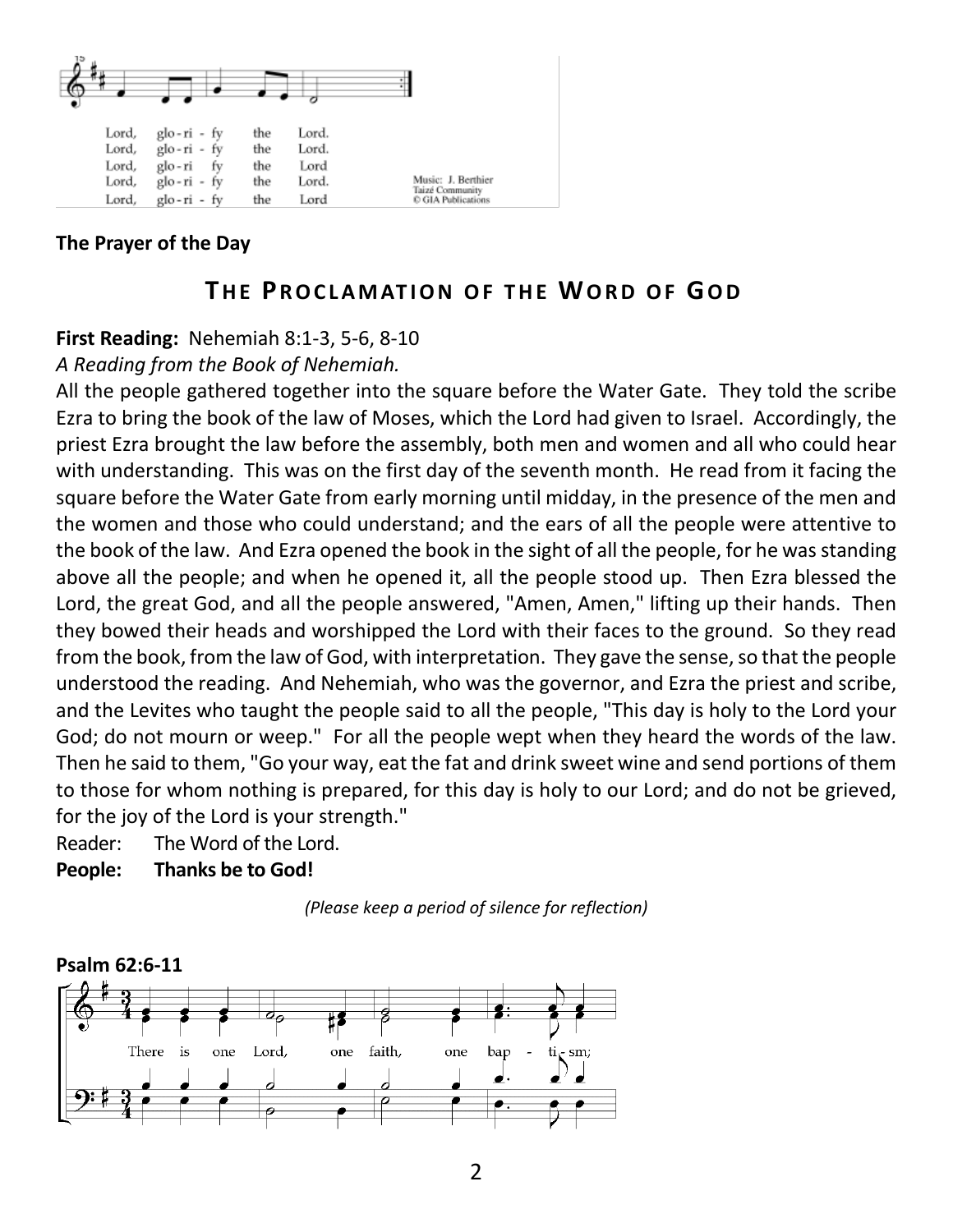

For God alone my soul in silence waits; truly my hope, my hope is in him.

He alone is my rock and salvation, my stronghold, so that I shall not be shaken. *There is one Lord . . .*

In God is my safety and my honour: God is my strong rock and my refuge.

Put your trust in him always, O People; pour out your hearts, for God is our refuge. *There is one Lord . . .*

Those of high degree are but a fleeting breath, even those of low estate cannot be trusted.

On the scales they are lighter than a breath, all of them, of them together.

*There is one Lord . . .*

# **Second Reading:**1 Corinthians 12:12-31a

*A reading from the First Letter of Paul to the Church in Corinth.*

Just as the body is one and has many members, and all the members of the body, though many, are one body, so it is with Christ. For in the one Spirit we were all baptized into one body - Jews or Greeks, slaves or free - and we were all made to drink of one Spirit. Indeed, the body does not consist of one member but of many. If the foot would say, "Because I am not a hand, I do not belong to the body," that would not make it any less a part of the body. And if the ear would say, "Because I am not an eye, I do not belong to the body," that would not make it any less a part of the body. If the whole body were an eye, where would the hearing be? If the whole body were hearing, where would the sense of smell be? But as it is, God arranged the members in the body, each one of them, as he chose. If all were a single member, where would the body be? As it is, there are many members, yet one body. The eye cannot say to the hand, "I have no need of you," nor again the head to the feet, "I have no need of you." On the contrary, the members of the body that seem to be weaker are indispensable, and those members of the body that we think less honourable we clothe with greater honour, and our less respectable members are treated with greater respect; whereas our more respectable members do not need this. But God has so arranged the body, giving the greater honour to the inferior member, that there may be no dissension within the body, but the members may have the same care for one another. If one member suffers, all suffer together with it; if one member is honoured, all rejoice together with it. Now you are the body of Christ and individually members of it. And God has appointed in the church first apostles, second prophets, third teachers; then deeds of power, then gifts of healing, forms of assistance, forms of leadership, various kinds of tongues. Are all apostles? Are all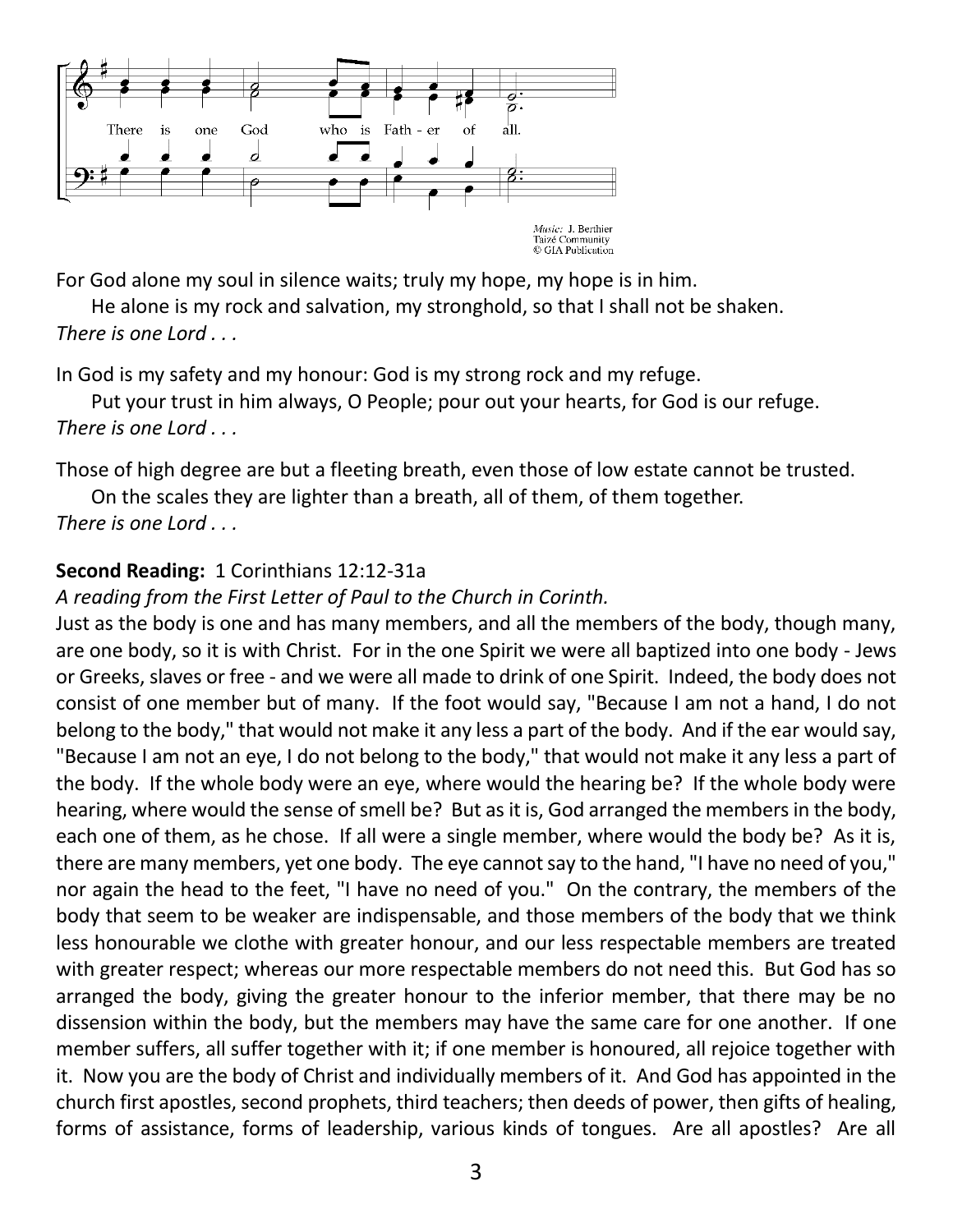prophets? Are all teachers? Do all work miracles? Do all possess gifts of healing? Do all speak in tongues? Do all interpret? But strive for the greater gifts.

Reader: The Word of the Lord.

**People: Thanks be to God!**

*(Please keep a period of silence for reflection)*

#### **Gospel Acclamation**

#### **Holy Gospel: Luke 4:14-21**

Reader: The Lord be with you.

**People: And also with you.**

Reader: The Holy Gospel of our Lord Jesus Christ according to Luke.

# **People: Glory to you, Lord Jesus Christ!**

Then Jesus, filled with the power of the Spirit, returned to Galilee, and a report about him spread through all the surrounding country. He began to teach in their synagogues and was praised by everyone. When he came to Nazareth, where he had been brought up, he went to the synagogue on the sabbath day, as was his custom. He stood up to read, and the scroll of the prophet Isaiah was given to him. He unrolled the scroll and found the place where it was written: "The Spirit of the Lord is upon me, because he has anointed me to bring good news to the poor. He has sent me to proclaim release to the captives and recovery of sight to the blind, to let the oppressed go free, to proclaim the year of the Lord's favour." And he rolled up the scroll, gave it back to the attendant, and sat down. The eyes of all in the synagogue were fixed on him. Then he began to say to them, "Today this scripture has been fulfilled in your hearing." Reader: The Gospel of Christ.

People: **Praise to you, Lord Jesus Christ!**

# **Gospel Acclamation**

**Sermon:** Fr. Michelle

*(After the sermon, please keep a period of silence for reflection.)*

**Musical Reflection:** Lord, Make Me an Instrument J. Willcocks

# **An Affirmation of Faith**

Presider: The Lord our God, the Lord is one.

- **All: Love the Lord your God with all your heart, with all your soul, wit hall your mind, and with all your strength. This is the first and greatest commandment. The second is like it: Love your neighbour as yourself. There is no commandment greater than these. Amen.**
- Presider: Having reaffirmed our faith, let us prepare to offer our prayers to God.

# **The Prayers of the People**